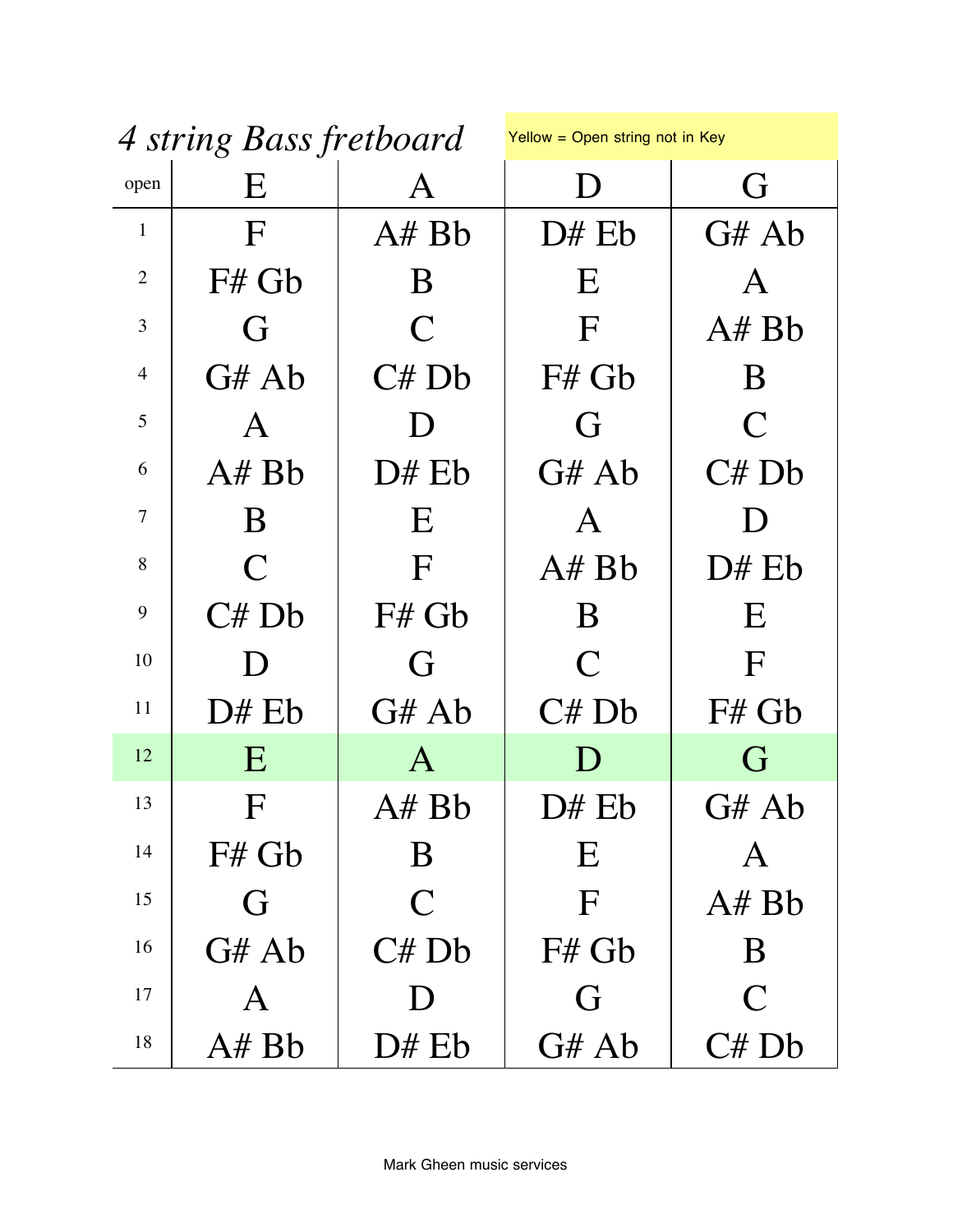4 string Bass - key of E

| open             | E            | Α                                         | ${\bf D}$    | ${\bf G}$      |
|------------------|--------------|-------------------------------------------|--------------|----------------|
| $\mathbf{1}$     | $***$        | ***                                       | D#           | G#             |
| $\overline{2}$   | F#           | B                                         | E            | A              |
| 3                | $***$        | ***                                       | ***          | ***            |
| $\overline{4}$   | G#           | C#                                        | F#           | B              |
| 5                | $\mathbf{A}$ | ***                                       | ***          | ***            |
| 6                | ***          | D#                                        | G#           | C#             |
| $\boldsymbol{7}$ | B            | E                                         | $\mathbf{A}$ | ***            |
| 8                | $***$        | ***                                       | ***          | D#             |
| 9                | C#           | F#                                        | B            | E              |
| 10               | $***$        | ***                                       | ***          | $***$          |
| $11\,$           | D#           | G#                                        | C#           | F#             |
| 12               | E            | $\mathbf{A}$                              | ***          | $***$          |
| 13               | $***$        | ***                                       | D#           | G#             |
| 14               | F#           | B                                         | E            | $\mathbf{A}$   |
| 15               | ***          | ***                                       | ***          | ***            |
| 16               | G#           | C#                                        | F#           | B              |
| 17               | A            | ***                                       | ***          | ***            |
| 18               | ***          | D#                                        | G#           | $\mathrm{C}\#$ |
|                  |              | scale $E$ $F#$ $G#$ $A$ $B$ $C#$ $D#$ $E$ |              |                |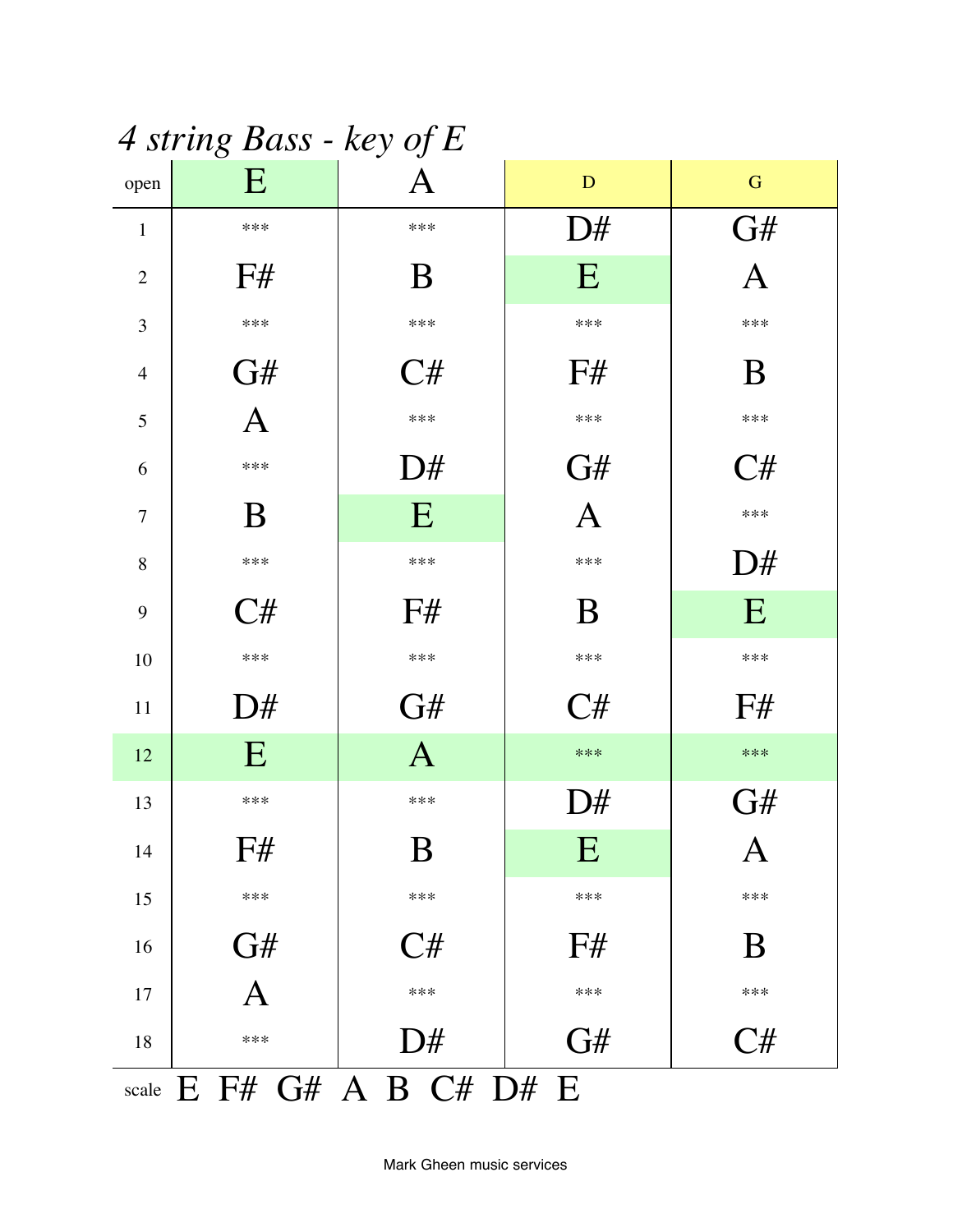| 4 string Bass - key of A |                |                          |                |                |  |
|--------------------------|----------------|--------------------------|----------------|----------------|--|
| open                     | Ε              | A                        | D              | G              |  |
| $\mathbf{1}$             | $***$          | $***$                    | ***            | G#             |  |
| $\overline{2}$           | F#             | B                        | E              | $\mathbf{A}$   |  |
| 3                        | $***$          | $***$                    | ***            | $***$          |  |
| $\overline{4}$           | G#             | C#                       | F#             | B              |  |
| 5                        | $\overline{A}$ | D                        | ***            | $***$          |  |
| 6                        | $***$          | $***$                    | G#             | C#             |  |
| $\tau$                   | B              | E                        | $\overline{A}$ | D              |  |
| 8                        | $***$          | $***$                    | $***$          | $***$          |  |
| 9                        | C#             | F#                       | B              | E              |  |
| 10                       | D              | $***$                    | $***$          | $***$          |  |
| 11                       | $***$          | G#                       | C#             | F#             |  |
| 12                       | $\bf E$        | $\mathbf{A}$             | $\Box$         | $***$          |  |
| 13                       | $***$          | $***$                    | $***$          | $\mathrm{G}\#$ |  |
| 14                       | F#             | B                        | E              | $\bm{A}$       |  |
| 15                       | $***$          | $***$                    | $***$          | $***$          |  |
| 16                       | G#             | C#                       | F#             | B              |  |
| 17                       | $\overline{A}$ | D                        | $***$          | $***$          |  |
| 18                       | ***            | ***                      | G#             | C#             |  |
|                          |                | scale A B C# D E F# G# A |                |                |  |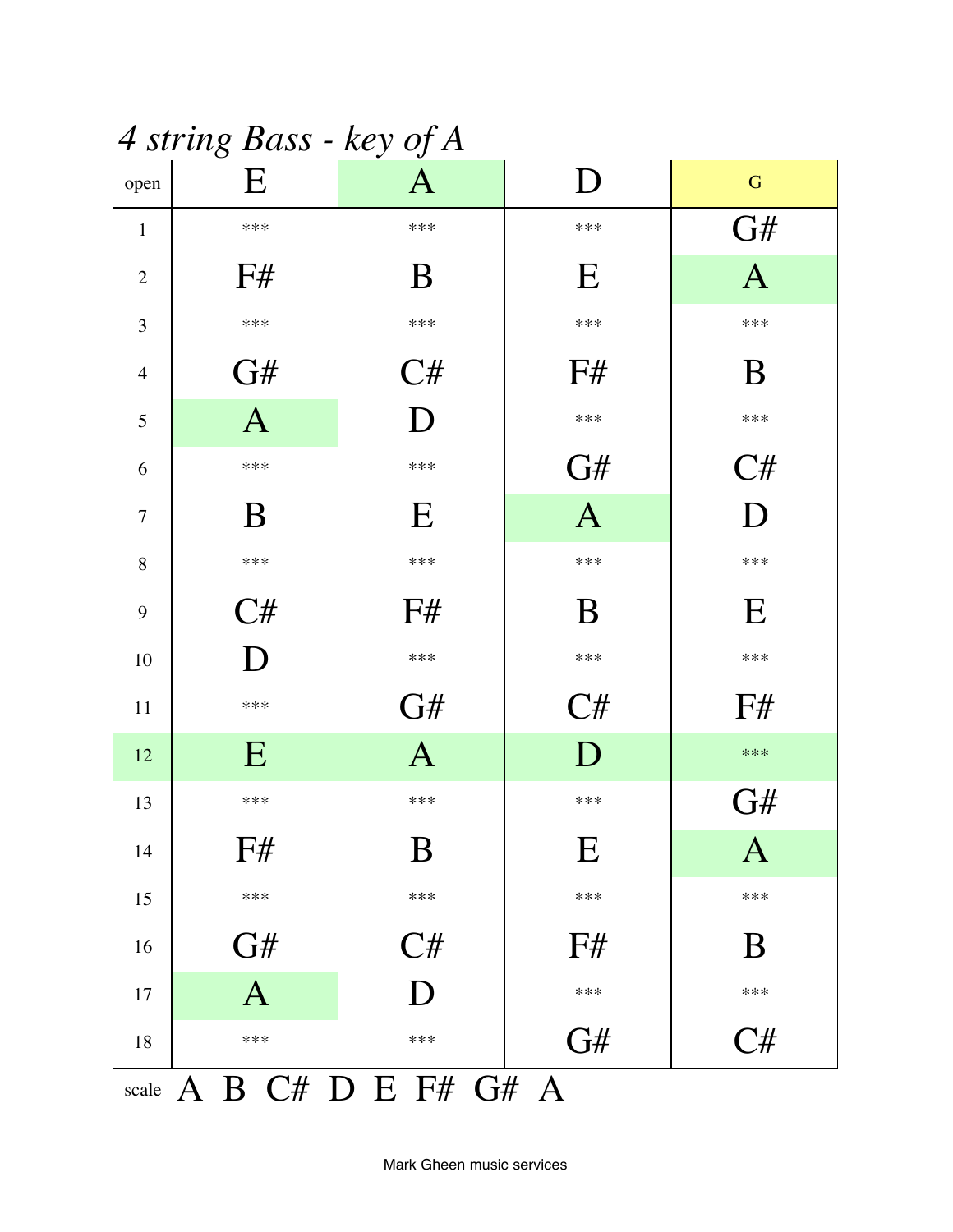|                | $4$ string Dass - key of D |                         |          |         |
|----------------|----------------------------|-------------------------|----------|---------|
| open           | E                          | $\bm{\mathsf{A}}$       | D        | G       |
| $\mathbf{1}$   | ***                        | $***$                   | ***      | ***     |
| $\overline{2}$ | F#                         | B                       | E        | $\bm A$ |
| 3              | G                          | ***                     | ***      | ***     |
| $\overline{4}$ | $***$                      | C#                      | F#       | B       |
| 5              | $\mathbf{A}$               | D                       | G        | ***     |
| 6              | $***$                      | $***$                   | ***      | C#      |
| $\overline{7}$ | B                          | E                       | $\bm{A}$ | D       |
| 8              | $***$                      | $***$                   | ***      | ***     |
| 9              | C#                         | F#                      | B        | E       |
| 10             | D                          | G                       | ***      | ***     |
| 11             | $***$                      | ***                     | C#       | F#      |
| 12             | E                          | $\bf{A}$                | D        | G       |
| 13             | ***                        | $***$                   | ***      | ***     |
| 14             | F#                         | Β                       | E        | A       |
| 15             | G                          | ***                     | ***      | ***     |
| 16             | ***                        | C#                      | F#       | B       |
| 17             | $\mathbf A$                | D                       | G        | ***     |
| 18             | ***                        | ***                     | ***      | C#      |
|                |                            | scale D E F# G A B C# D |          |         |

 $\Lambda$  string Rass - key of  $D$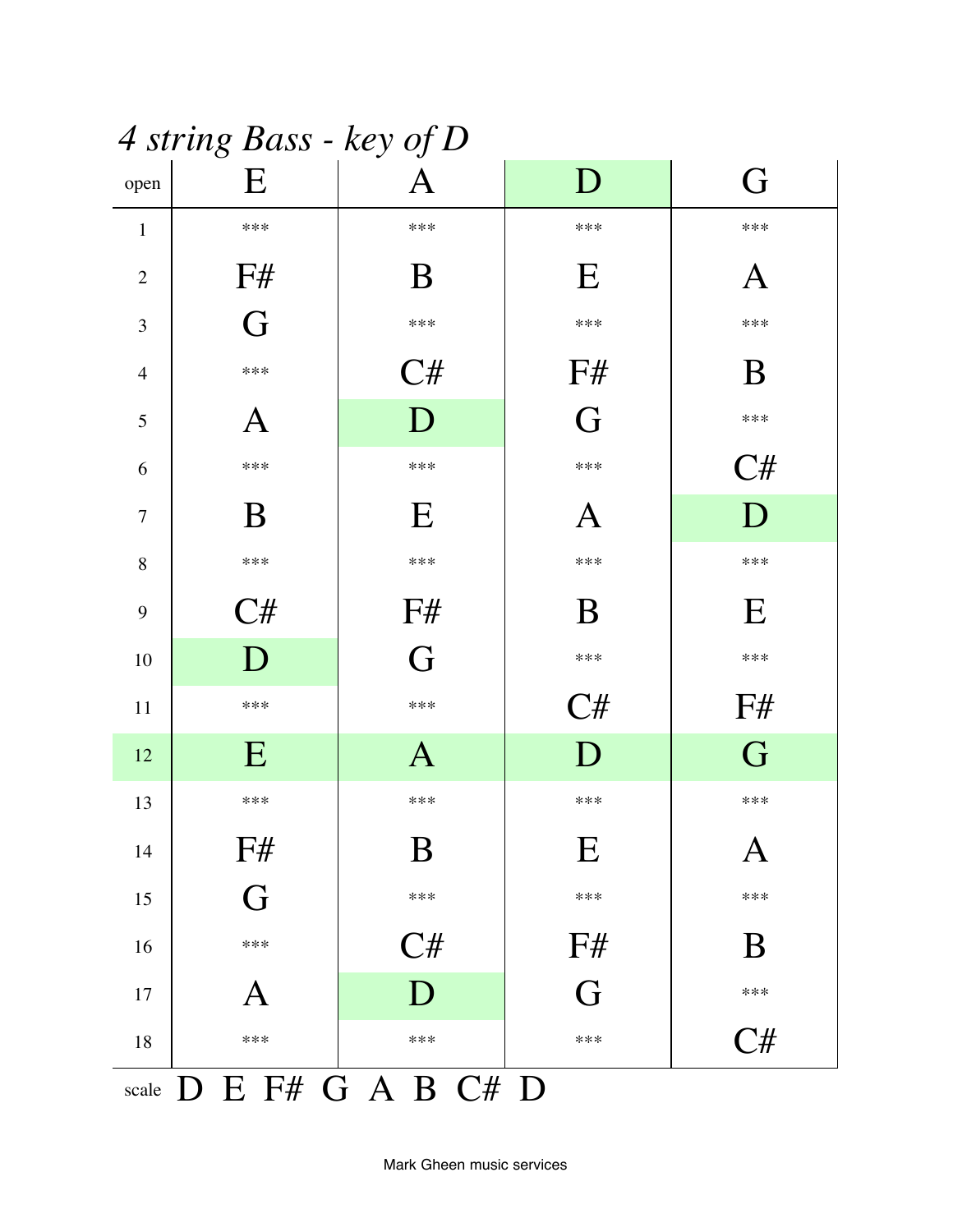|                | 4 siring <b>D</b> ass - key of <b>G</b> |                |                |                |  |  |  |
|----------------|-----------------------------------------|----------------|----------------|----------------|--|--|--|
| open           | E                                       |                | D              | G              |  |  |  |
| $\mathbf{1}$   | ***                                     | ***            | ***            | ***            |  |  |  |
| $\overline{2}$ | F#                                      | B              | E              | Α              |  |  |  |
| 3              | G                                       | $\overline{C}$ | $***$          | ***            |  |  |  |
| $\overline{4}$ | ***                                     | ***            | F#             | B              |  |  |  |
| 5              | A                                       | $\Box$         | G              | $\overline{C}$ |  |  |  |
| 6              | ***                                     | ***            | ***            | ***            |  |  |  |
| 7              | B                                       | E              | $\bm{A}$       | D              |  |  |  |
| $8\,$          | $\overline{C}$                          | ***            | ***            | ***            |  |  |  |
| 9              | ***                                     | F#             | B              | E              |  |  |  |
| 10             | D                                       | G              | $\overline{C}$ | $***$          |  |  |  |
| 11             | ***                                     | $***$          | ***            | F#             |  |  |  |
| 12             | E                                       | $\bf{A}$       | D              | G              |  |  |  |
| 13             | ***                                     | ***            | ***            | ***            |  |  |  |
| 14             | F#                                      | B              | E              | A              |  |  |  |
| 15             | G                                       | $\overline{C}$ | ***            | ***            |  |  |  |
| 16             | $***$                                   | ***            | F#             | B              |  |  |  |
| $17\,$         | A                                       | D              | G              | $\overline{C}$ |  |  |  |
| 18             | ***                                     | ***            | ***            | ***            |  |  |  |
|                | scale G A B C D E F# G                  |                |                |                |  |  |  |

 $\Delta$  string Rass - kov of  $\Gamma$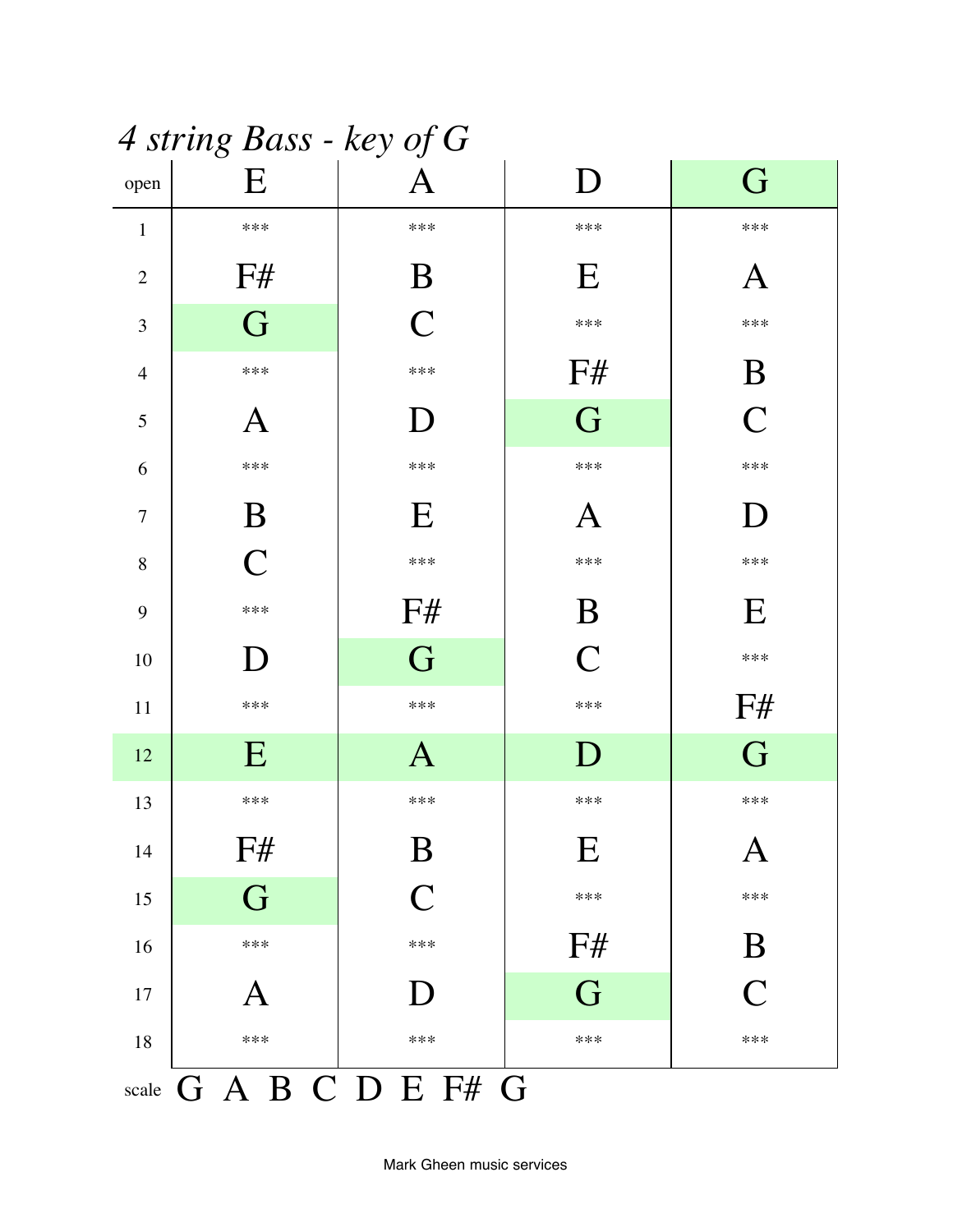| 4 siring Bass - key of B |       |                            |       |           |  |
|--------------------------|-------|----------------------------|-------|-----------|--|
| open                     | Ε     | A                          | D     | ${\bf G}$ |  |
| $\mathbf{1}$             | $***$ | $***$                      | D#    | G#        |  |
| $\mathbf{2}$             | F#    | B                          | E     | $***$     |  |
| 3                        | ***   | ***                        | ***   | A#        |  |
| $\overline{4}$           | G#    | C#                         | F#    | B         |  |
| 5                        | ***   | ***                        | ***   | ***       |  |
| 6                        | A#    | D#                         | G#    | C#        |  |
| $\tau$                   | B     | E                          | ***   | ***       |  |
| 8                        | $***$ | $***$                      | A#    | D#        |  |
| 9                        | $C\#$ | F#                         | B     | E         |  |
| 10                       | ***   | ***                        | ***   | ***       |  |
| 11                       | D#    | G#                         | $C\#$ | F#        |  |
| 12                       | E     | $***$                      | $***$ | $***$     |  |
| 13                       | $***$ | A#                         | D#    | G#        |  |
| 14                       | F#    | $\bf{B}$                   | E     | ***       |  |
| 15                       | $***$ | $***$                      | ***   | A#        |  |
| 16                       | G#    | C#                         | F#    | B         |  |
| 17                       | ***   | $***$                      | ***   | $***$     |  |
| 18                       | A#    | D#                         | G#    | C#        |  |
|                          |       | scale B C# D# E F# G# A# B |       |           |  |

 $\Lambda$  string  $D_{QSG}$  key of  $D$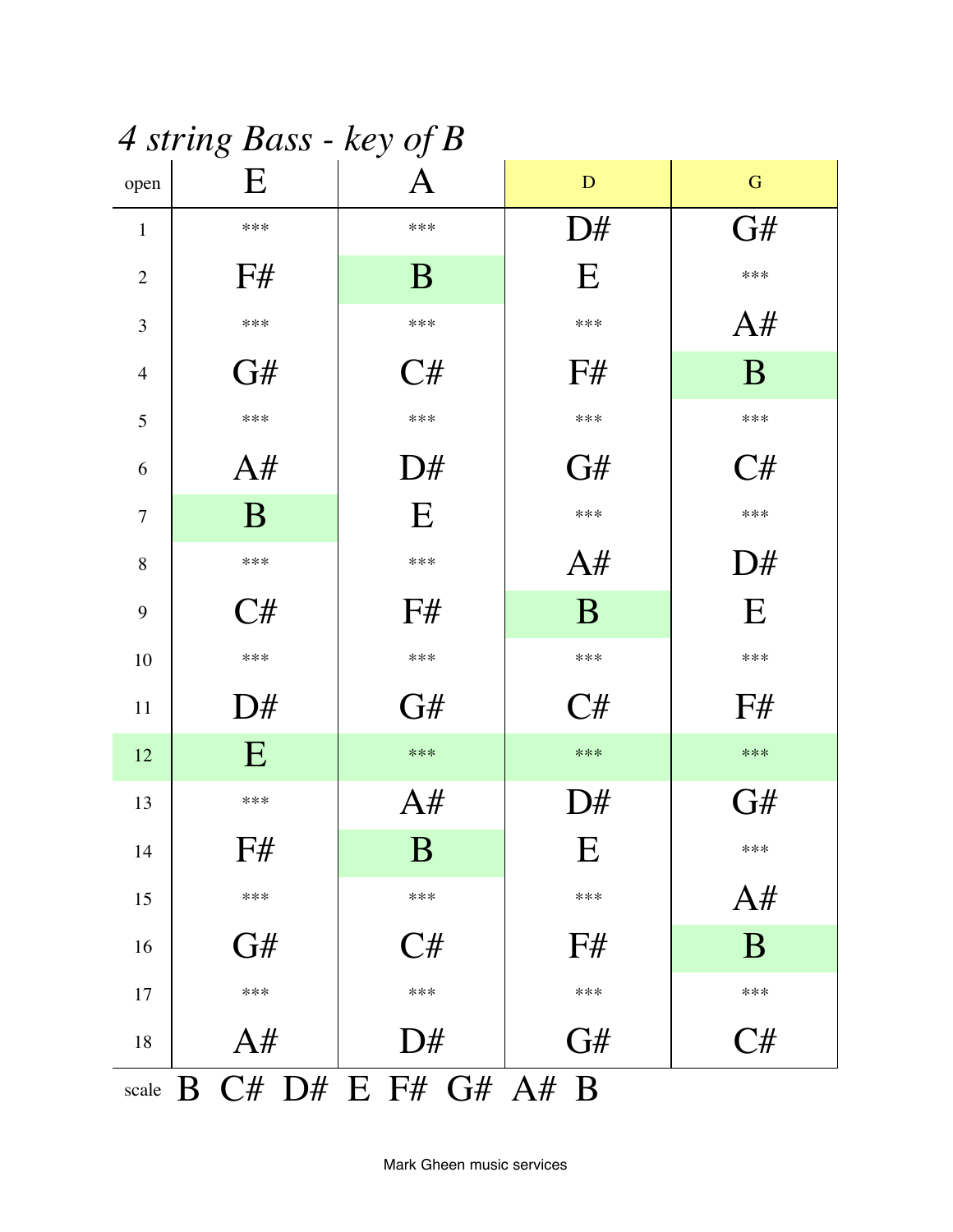|                | 4 string Bass - key of C |              |                |                |  |  |  |
|----------------|--------------------------|--------------|----------------|----------------|--|--|--|
| open           | E                        | $\mathbf{A}$ | D              | G              |  |  |  |
| $\mathbf{1}$   | F                        | ***          | ***            | ***            |  |  |  |
| $\overline{2}$ | ***                      | B            | E              | A              |  |  |  |
| 3              | G                        | $\mathsf{C}$ | F              | ***            |  |  |  |
| $\overline{4}$ | ***                      | ***          | ***            | B              |  |  |  |
| 5              | ${\bf A}$                | D            | G              | $\overline{C}$ |  |  |  |
| 6              | ***                      | ***          | ***            | ***            |  |  |  |
| $\tau$         | B                        | E            | $\bm A$        | D              |  |  |  |
| $8\,$          | $\mathsf{C}$             | F            | ***            | ***            |  |  |  |
| 9              | ***                      | ***          | B              | E              |  |  |  |
| 10             | D                        | G            | $\overline{C}$ | F              |  |  |  |
| 11             | ***                      | ***          | ***            | ***            |  |  |  |
| 12             | E                        | $\mathbf{A}$ | $\mathbf D$    | G              |  |  |  |
| 13             | F                        | ***          | ***            | ***            |  |  |  |
| 14             | ***                      | B            | E              | A              |  |  |  |
| 15             | G                        | $\mathsf{C}$ | $\Gamma$       | ***            |  |  |  |
| 16             | ***                      | ***          | ***            | B              |  |  |  |
| 17             | $\bm{A}$                 | D            | G              | $\overline{C}$ |  |  |  |
| 18             | ***                      | ***          | ***            | ***            |  |  |  |
|                | scale C D E F G A B C    |              |                |                |  |  |  |

 $\sqrt{1-\frac{1}{2}}$  $\Lambda$  statistic  $\mathbf{D}$  $\mathbf{1}$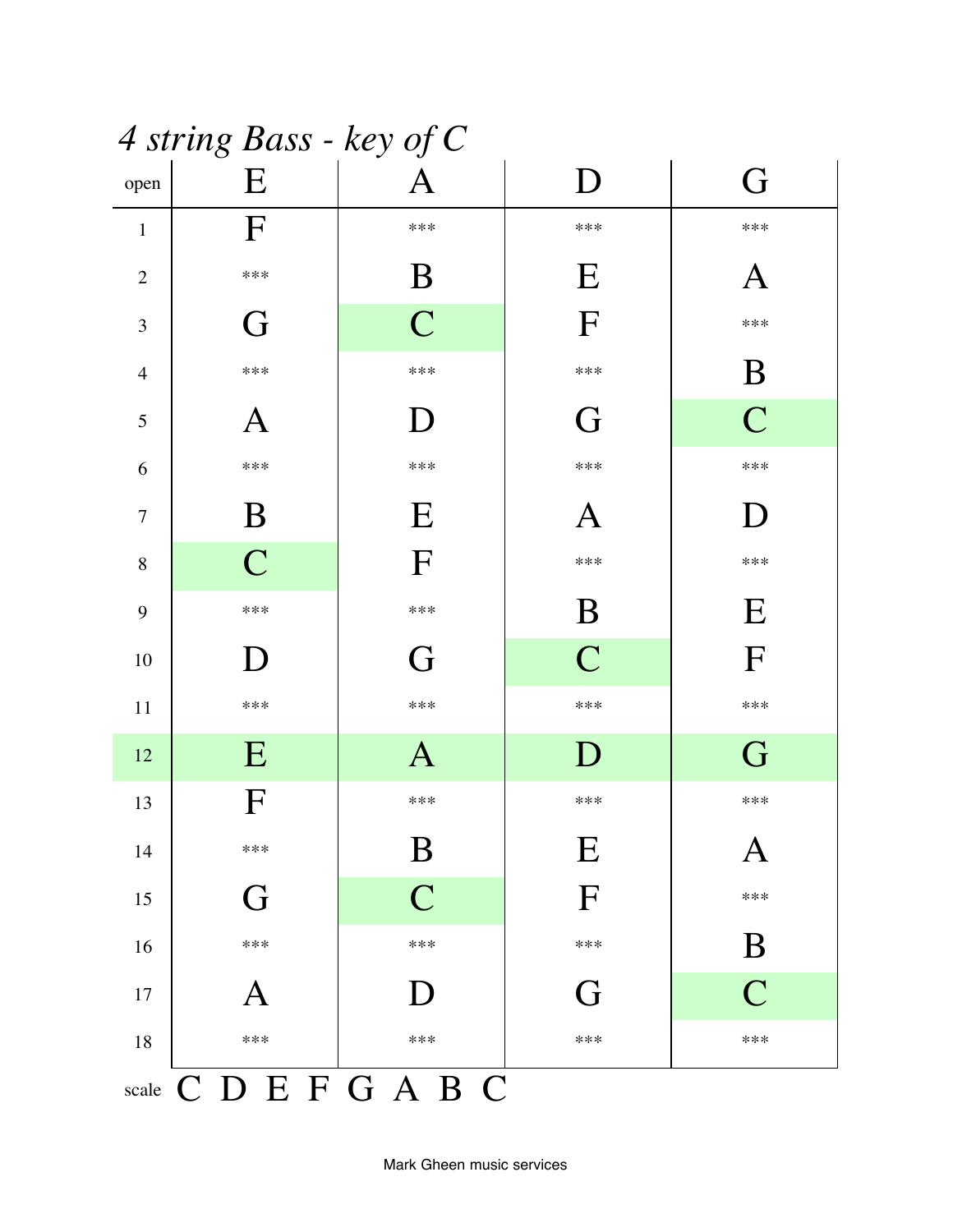|                | 4 string Bass - key of F |                        |                |                |  |  |
|----------------|--------------------------|------------------------|----------------|----------------|--|--|
| open           | E                        | $\mathbf{A}$           | D              | G              |  |  |
| $\mathbf{1}$   | F                        | <b>Bb</b>              | ***            | ***            |  |  |
| $\overline{2}$ | ***                      | ***                    | E              | $\mathbf{A}$   |  |  |
| 3              | G                        | $\mathsf{C}$           | F              | <b>Bb</b>      |  |  |
| $\overline{4}$ | ***                      | ***                    | ***            | ***            |  |  |
| 5              | $\mathbf{A}$             | D                      | G              | $\overline{C}$ |  |  |
| 6              | <b>Bb</b>                | ***                    | ***            | ***            |  |  |
| $\overline{7}$ | ***                      | E                      | $\mathbf{A}$   | D              |  |  |
| 8              | $\mathsf{C}$             | F                      | <b>Bb</b>      | ***            |  |  |
| 9              | ***                      | ***                    | ***            | E              |  |  |
| 10             | D                        | G                      | $\mathsf{C}$   | F              |  |  |
| $11\,$         | $***$                    | $***$                  | ***            | $***$          |  |  |
| 12             | E                        | $\mathbf{A}$           | D              | G              |  |  |
| 13             | F                        | <b>Bb</b>              | ***            | ***            |  |  |
| 14             | ***                      | ***                    | E              | A              |  |  |
| 15             | G                        | $\mathbf C$            | $\overline{F}$ | <b>Bb</b>      |  |  |
| 16             | ***                      | ***                    | ***            | ***            |  |  |
| $17\,$         | $\mathbf{A}$             | $\Box$                 | G              | $\mathbf C$    |  |  |
| 18             | <b>Bb</b>                | ***                    | ***            | ***            |  |  |
|                |                          | scale F G A Bb C D E F |                |                |  |  |

 $\Lambda$  string  $D_{QSG}$   $l_{QSG}$  of  $\Gamma$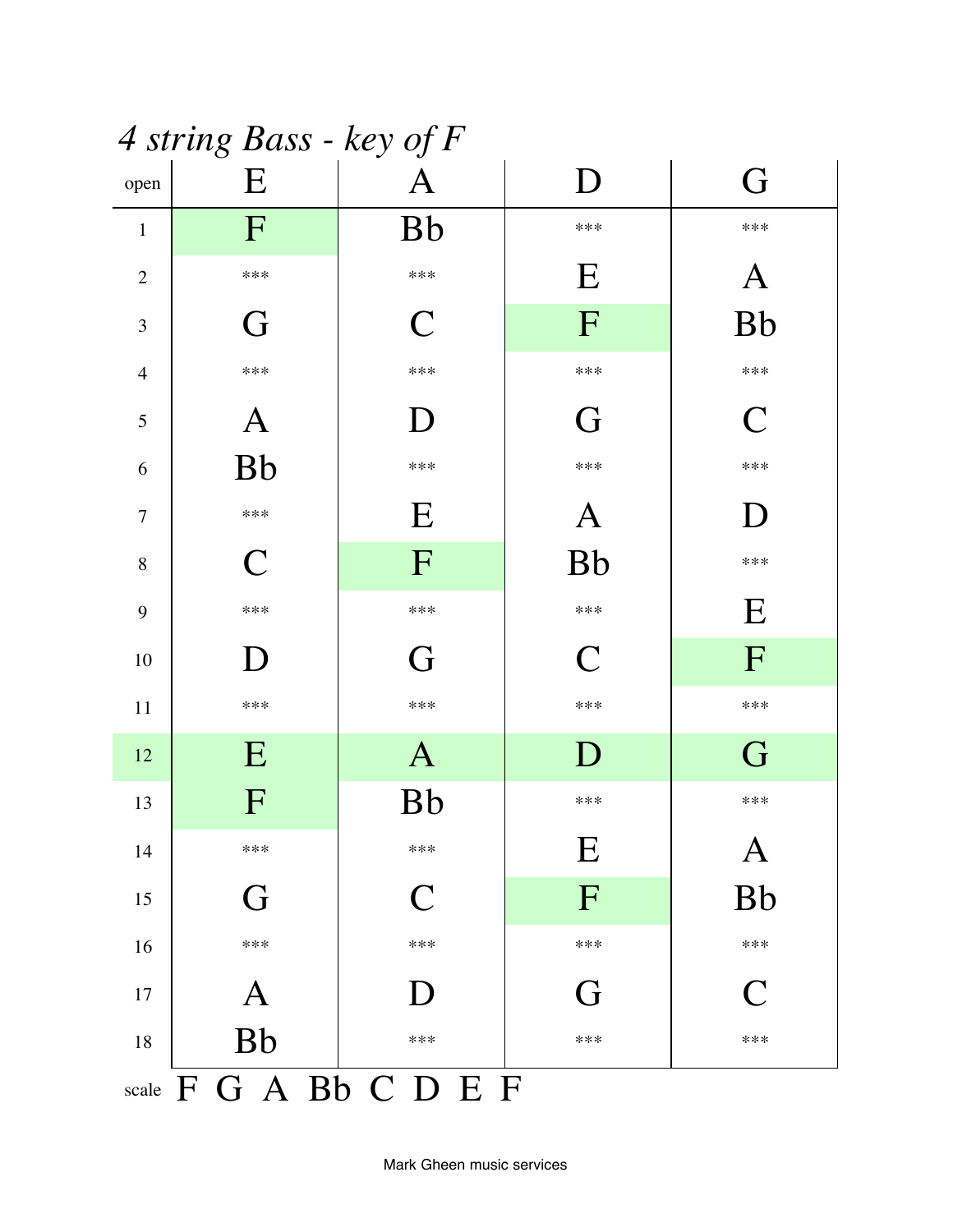| 4 siring Dass - key of Do |                          |                           |                |              |  |
|---------------------------|--------------------------|---------------------------|----------------|--------------|--|
| open                      | E                        | $\boldsymbol{\mathsf{A}}$ | D              | G            |  |
| $\mathbf{1}$              | F                        | <b>Bb</b>                 | Eb             | ***          |  |
| $\overline{2}$            | ***                      | $***$                     | ***            | $\bm{A}$     |  |
| 3                         | G                        | $\mathsf{C}$              | F              | <b>Bb</b>    |  |
| $\overline{4}$            | ***                      | $***$                     | ***            | ***          |  |
| 5                         | $\mathbf{A}$             | D                         | G              | $\mathsf{C}$ |  |
| 6                         | <b>Bb</b>                | Eb                        | ***            | ***          |  |
| 7                         | ***                      | ***                       | $\mathbf{A}$   | D            |  |
| 8                         | $\mathsf{C}$             | F                         | <b>Bb</b>      | Eb           |  |
| 9                         | ***                      | ***                       | ***            | ***          |  |
| 10                        | D                        | G                         | $\overline{C}$ | $\mathbf F$  |  |
| $11\,$                    | Eb                       | $***$                     | ***            | ***          |  |
| 12                        | $***$                    | $\mathbf{A}$              | D              | G            |  |
| 13                        | $\mathbf F$              | <b>Bb</b>                 | Eb             | ***          |  |
| 14                        | ***                      | ***                       | ***            | A            |  |
| 15                        | G                        | $\mathsf{C}$              | F              | <b>Bb</b>    |  |
| 16                        | ***                      | ***                       | ***            | ***          |  |
| 17                        | $\bm{A}$                 | D                         | G              | $\mathsf{C}$ |  |
| $18\,$                    | <b>Bb</b>                | Eb                        | ***            | ***          |  |
|                           | scale Bb C D Eb F G A Bb |                           |                |              |  |

 $\Lambda$  string  $R_{\alpha\beta\delta}$  - key of  $Rh$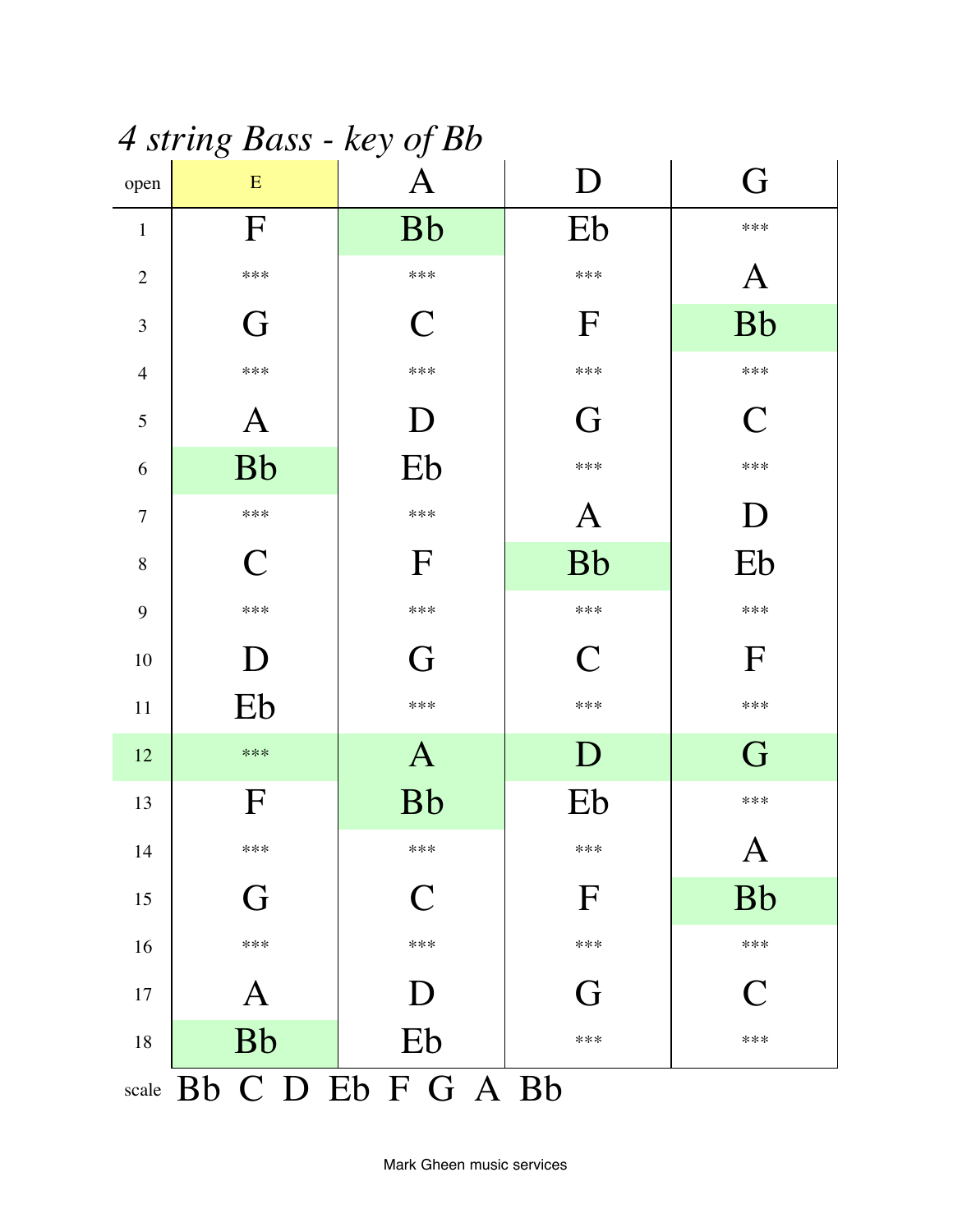4 string Bass - key of Eb

| open           | ${\bf E}$    | $\mathbf{A}$              | $\mathbf D$  | G            |
|----------------|--------------|---------------------------|--------------|--------------|
| $\mathbf{1}$   | F            | <b>Bb</b>                 | Eb           | Ab           |
| $\overline{2}$ | ***          | $***$                     | $***$        | ***          |
| 3              | G            | $\mathsf{C}$              | $\mathbf F$  | <b>Bb</b>    |
| $\overline{4}$ | Ab           | $***$                     | ***          | $***$        |
| 5              | ***          | D                         | G            | $\mathsf{C}$ |
| 6              | <b>Bb</b>    | Eb                        | Ab           | $***$        |
| $\overline{7}$ | ***          | ***                       | ***          | D            |
| $8\,$          | C            | $\mathbf F$               | <b>Bb</b>    | Eb           |
| 9              | ***          | ***                       | ***          | $***$        |
| 10             | D            | G                         | $\mathsf{C}$ | F            |
| 11             | Eb           | Ab                        | ***          | $***$        |
| 12             | $***$        | $***$                     | D            | G            |
| 13             | $\mathbf{F}$ | <b>Bb</b>                 | Eb           | Ab           |
| 14             | ***          | $***$                     | ***          | ***          |
| 15             | G            | $\mathsf{C}$              | $\mathbf F$  | <b>Bb</b>    |
| 16             | Ab           | $***$                     | ***          | $***$        |
| 17             | ***          | D                         | G            | $\mathcal C$ |
| 18             | <b>Bb</b>    | Eb                        | Ab           | $***$        |
|                |              | scale Eb F G Ab Bb C D Eb |              |              |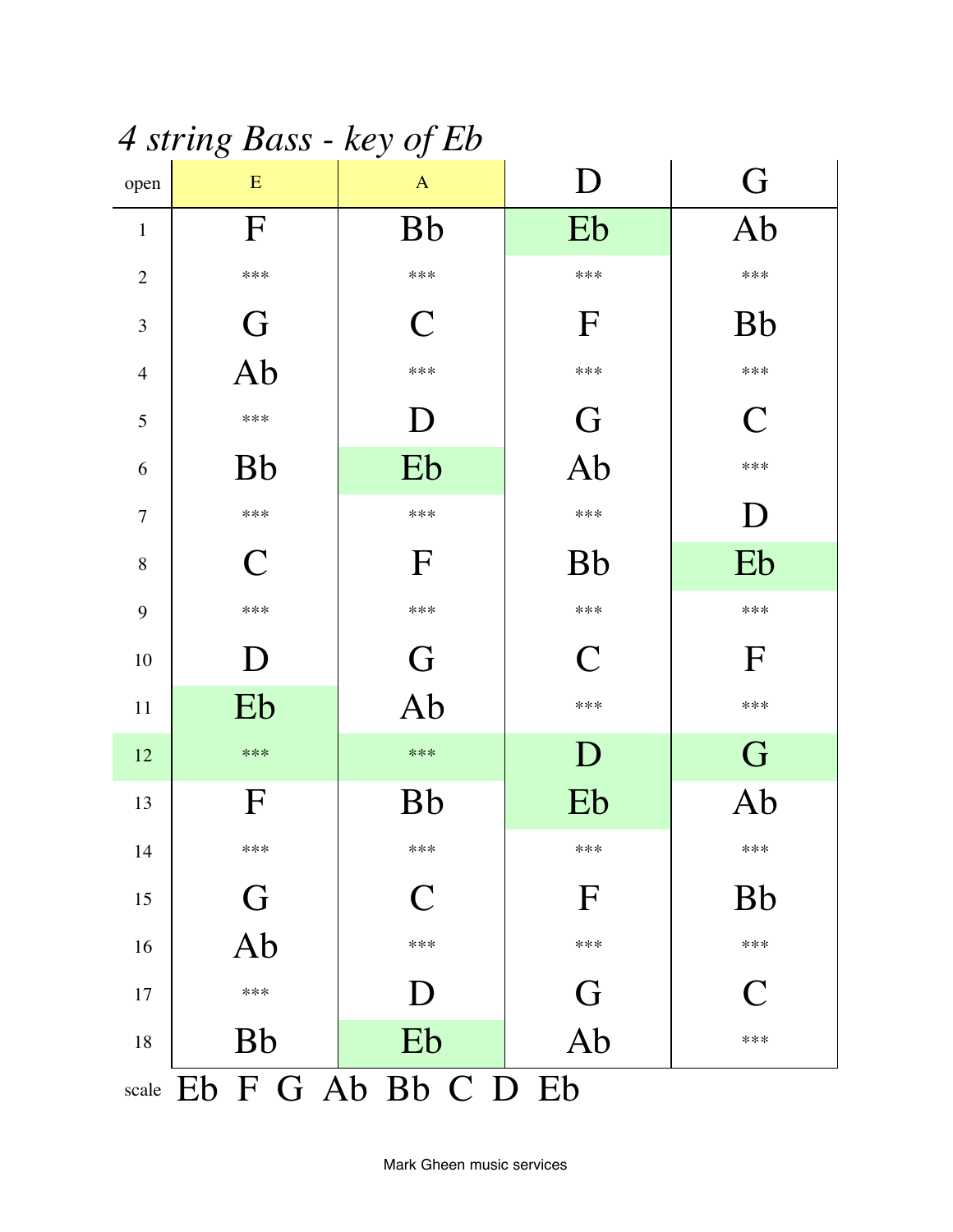4 string Bass - key of Ab

| open           | E            | $\mathbf{A}$               | D            | G             |
|----------------|--------------|----------------------------|--------------|---------------|
| $\mathbf{1}$   | F            | <b>Bb</b>                  | Eb           | Ab            |
| $\overline{2}$ | $***$        | $***$                      | ***          | $***$         |
| 3              | G            | $\mathsf{C}$               | F            | <b>Bb</b>     |
| $\overline{4}$ | Ab           | Db                         | ***          | $***$         |
| 5              | $***$        | ***                        | G            | $\mathcal{C}$ |
| 6              | <b>Bb</b>    | Eb                         | Ab           | Db            |
| $\overline{7}$ | $***$        | $***$                      | ***          | ***           |
| 8              | $\mathsf{C}$ | $\mathbf F$                | <b>Bb</b>    | Eb            |
| 9              | Db           | $***$                      | ***          | ***           |
| 10             | ***          | G                          | $\mathsf{C}$ | $\Gamma$      |
| 11             | Eb           | Ab                         | Db           | $***$         |
| 12             | $***$        | $***$                      | ***          | G             |
| 13             | $\mathbf F$  | <b>Bb</b>                  | Eb           | Ab            |
| 14             | ***          | ***                        | ***          | ***           |
| 15             | G            | $\mathbf C$                | $\mathbf F$  | <b>Bb</b>     |
| 16             | Ab           | Db                         | ***          | ***           |
| 17             | $***$        | $***$                      | G            | $\mathsf{C}$  |
| 18             | <b>Bb</b>    | Eb                         | Ab           | Db            |
|                |              | scale Ab Bb C Db Eb F G Ab |              |               |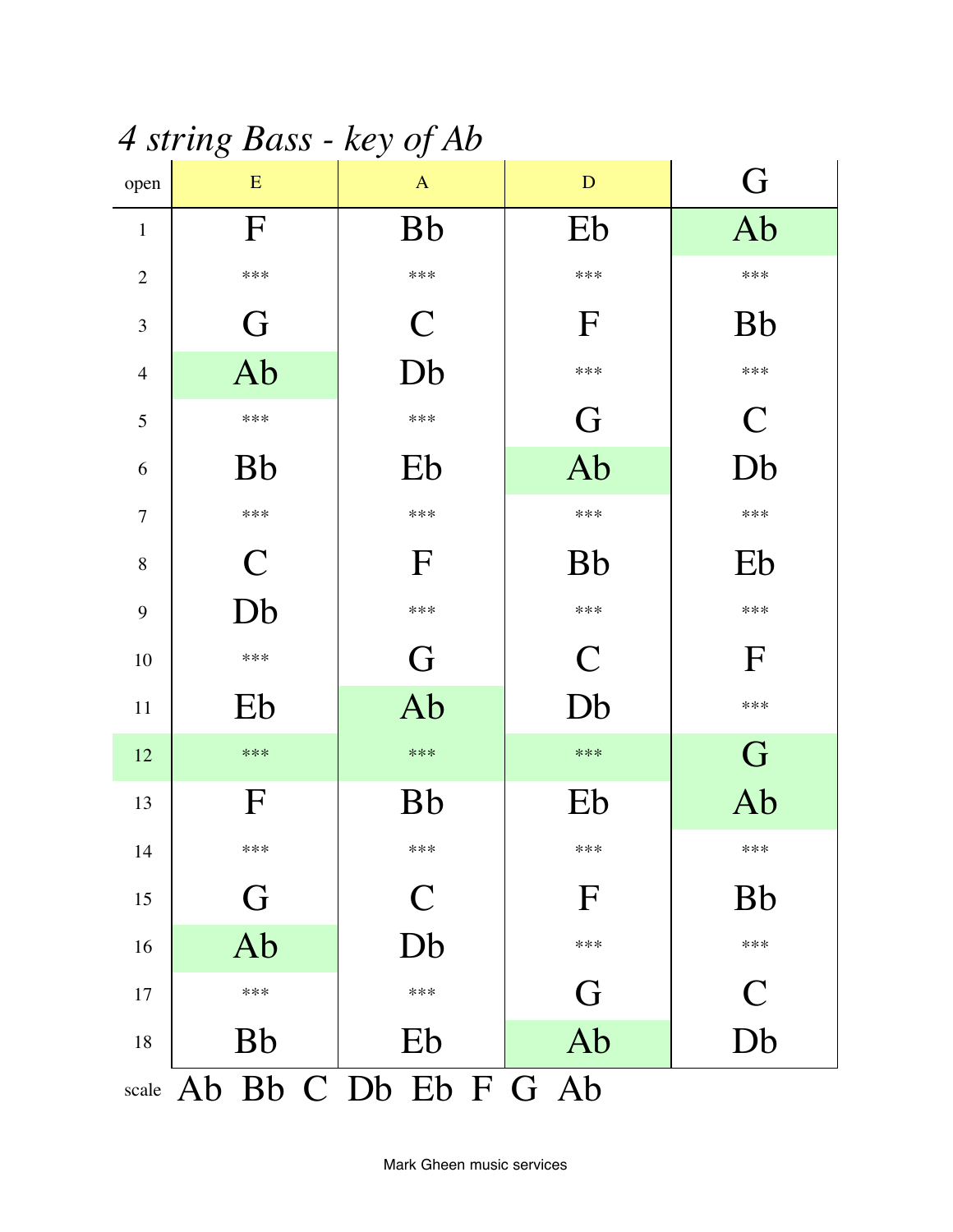4 string Bass - key of Db

| open           | ${\bf E}$    | $\mathbf{A}$                | D              | ${\bf G}$    |
|----------------|--------------|-----------------------------|----------------|--------------|
| $\mathbf{1}$   | $\Gamma$     | <b>Bb</b>                   | Eb             | Ab           |
| $\overline{2}$ | Gb           | $***$                       | ***            | ***          |
| 3              | ***          | $\mathcal{C}$               | $\mathbf{F}$   | <b>Bb</b>    |
| $\overline{4}$ | Ab           | Db                          | Gb             | $***$        |
| 5              | ***          | ***                         | ***            | $\mathsf{C}$ |
| 6              | <b>Bb</b>    | Eb                          | Ab             | Db           |
| $\overline{7}$ | $***$        | $***$                       | ***            | ***          |
| 8              | $\mathsf{C}$ | $\mathbf F$                 | <b>Bb</b>      | Eb           |
| 9              | Db           | Gb                          | $***$          | $***$        |
| 10             | ***          | ***                         | $\overline{C}$ | $\mathbf{F}$ |
| 11             | Eb           | Ab                          | Db             | Gb           |
| 12             | $***$        | $***$                       | ***            | $***$        |
| 13             | $\mathbf{F}$ | <b>Bb</b>                   | Eb             | Ab           |
| 14             | Gb           | ***                         | ***            | ***          |
| 15             | $***$        | $\mathbf C$                 | $\mathbf{F}$   | <b>Bb</b>    |
| 16             | Ab           | Db                          | Gb             | ***          |
| 17             | ***          | ***                         | $***$          | $\mathsf{C}$ |
| 18             | <b>Bb</b>    | Eb                          | Ab             | Db           |
|                |              | scale Db Eb F Gb Ab Bb C Db |                |              |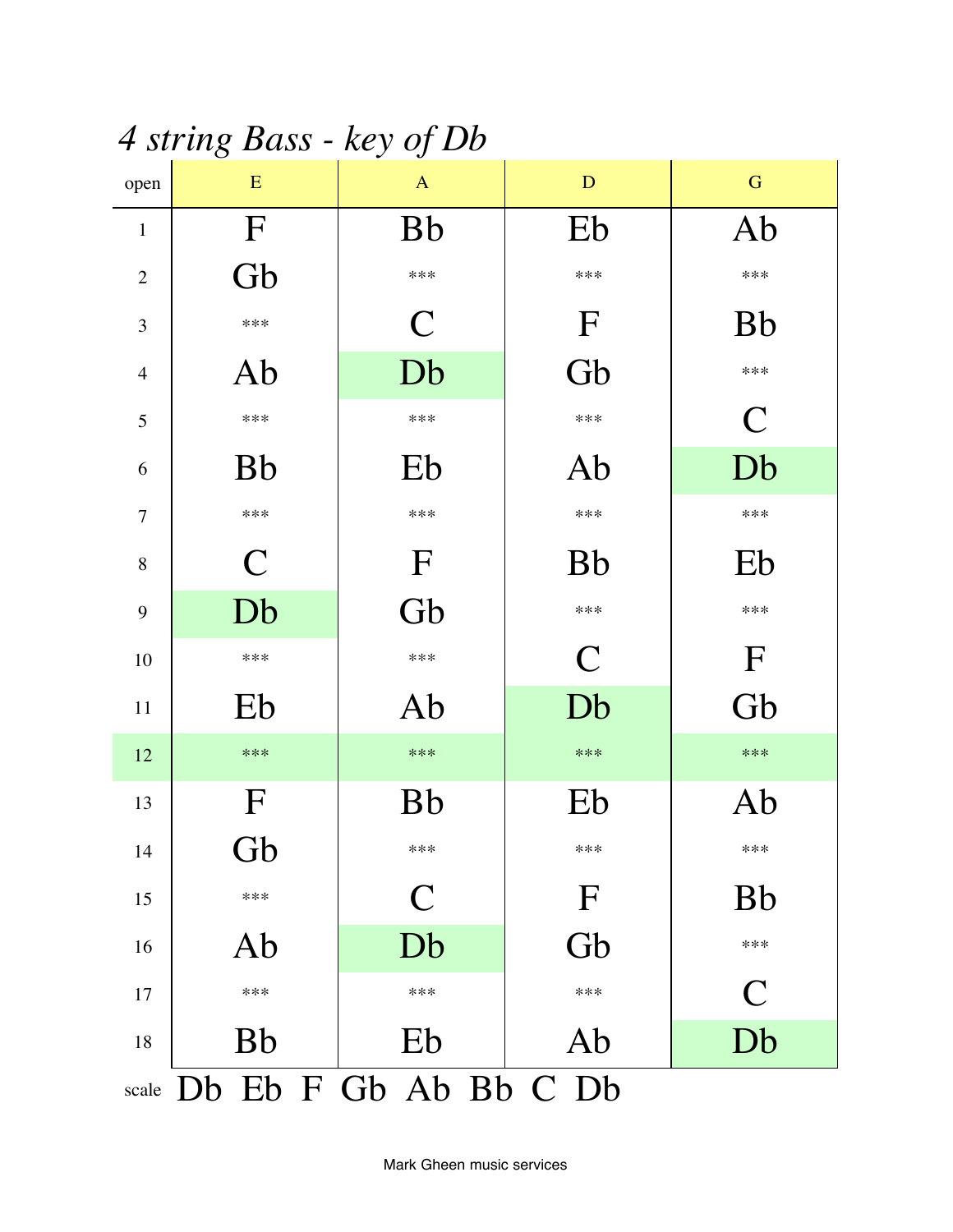*4 string Bass - key of Gb*

| open           | ${\bf E}$                    | $\mathbf{A}$ | D            | ${\bf G}$    |  |
|----------------|------------------------------|--------------|--------------|--------------|--|
| $\mathbf{1}$   | $\mathbf{F}$                 | <b>Bb</b>    | Eb           | Ab           |  |
| $\overline{2}$ | Gb                           | $(B)$ Cb     | ***          | $***$        |  |
| 3              | ***                          | $***$        | $\mathbf F$  | <b>Bb</b>    |  |
| $\overline{4}$ | Ab                           | Db           | Gb           | $(B)$ Cb     |  |
| 5              | ***                          | $***$        | ***          | $***$        |  |
| 6              | <b>Bb</b>                    | Eb           | Ab           | Db           |  |
| 7              | $(B)$ Cb                     | $***$        | ***          | ***          |  |
| 8              | $***$                        | $\mathbf F$  | <b>Bb</b>    | Eb           |  |
| 9              | Db                           | Gb           | $(B)$ Cb     | $***$        |  |
| 10             | ***                          | ***          | ***          | $\mathbf{F}$ |  |
| 11             | Eb                           | Ab           | Db           | Gb           |  |
| 12             | $***$                        | $***$        | $***$        | $***$        |  |
| 13             | $\mathbf F$                  | <b>Bb</b>    | Eb           | Ab           |  |
| 14             | Gb                           | B Cb         | ***          | $***$        |  |
| 15             | ***                          | $***$        | $\mathbf{F}$ | <b>Bb</b>    |  |
| 16             | Ab                           | Db           | Gb           | $(B)$ Cb     |  |
| 17             | ***                          | ***          | ***          | $***$        |  |
| 18             | <b>Bb</b>                    | Eb           | Ab           | Db           |  |
|                | scale Gb Ab Bb Cb Db Eb F Gb |              |              |              |  |